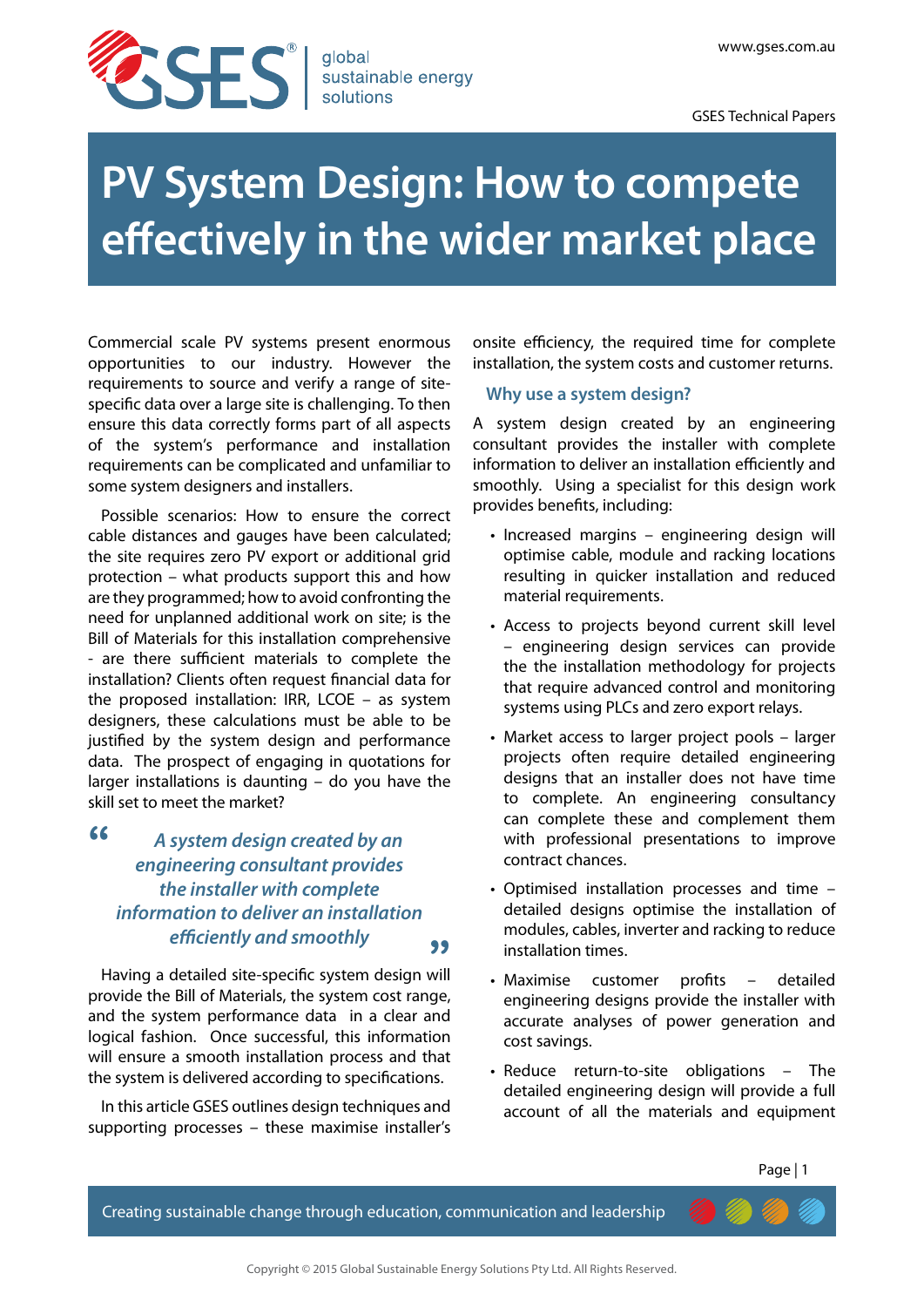GSES Technical Papers



sustainable energy solutions

required, eliminating delays in sourcing of additional supplies

By using an engineering consultant for this type of work, additional services can be offered, such as DNSP liaison services, site assessments and power station registrations – all of which assist the installation process and ensure a smooth transition of control to the owner.

## **What comprises a System Design?**

Preliminary and detailed system designs are a very obvious way to differentiate your installation practices from competitors. These documents provide the analytical platform underpinning sunting the optimisation of system installation and performance. Important considerations include: shading, row spacing, module tilt and orientation, oversizing ratio, wiring runs and cable size.

A preliminary design offers information vital for winning a contract, including elements such as plan view diagrams, fly over video presentations, monthly power generation analyses, required design calculations and material costings. **Site Plan - THE CONCOURSE : WILLOUGHBY CITY**

A detailed design is the installation road map: it provides site layout plan drawings, string layout 4 drawings, elevations, inverter station drawings, electrical drawings, protection and zero export schematics and a bill of materials. In addition the accompanying detailed report explains the design choices and installation methodology. An installer can safely follow these drawings knowing the system will meet the CEC, Australian Standards and best practice guidelines. GSES' design report also complies with the DNSP document requirements and can be submitted alongside the application to connect. 12/11/15 13/11/15 13/11/15 13/11

High quality system designs should contain the following:

**•**  *Site Assessment* – A complete site assessment will include: the roof structure, roof obstacles, building height, shading, roof type, access, and existing electrics. This assessment can be conducted by the engineering consultant or by the installer. When the latter is used the consultant provides questionnaires and forms

to the installer to ensure adequate information transfer. The site assessment is essential to complete the system design.

**•**  *Plan view diagrams* – Include module layout, module spacing on roof, row spacing, shading, purlin spacing, feet and rail spacing.



Figure 1. 3D view of object or structure (i.e. the PV Array and related structures) as seen from above. r structure (**i** e\_the PV **Global Sustainable Energy Solutions**

**•**  *System design calculations* –The number of modules in series and parallel, cable, isolator, circuit breaker sizes, MPPT configurations, inverter inputs and system protection requirements.

| <b>DUAL MPPT STRING CALCULATIONS</b> |                |                          |  |  |
|--------------------------------------|----------------|--------------------------|--|--|
|                                      |                |                          |  |  |
| <b>Array Overview Calculations</b>   |                |                          |  |  |
|                                      | MPPT1          | MPPT <sub>2</sub>        |  |  |
| Panel Type                           | Jinko JKMS255P | Jinko JKMS255P           |  |  |
| Number of Panels in Series (N)       | 20             | 19                       |  |  |
| Number of Parallel Strings           |                |                          |  |  |
| <b>Total Number of Panels</b>        |                | 98                       |  |  |
| Inverter Type                        |                | <b>SMA STP25000TL-30</b> |  |  |
| Number of Individual MPPT's          |                |                          |  |  |
| Rated Power (W)                      | 15302          | 9691                     |  |  |
| Total Rated Power (W)                |                | 24993                    |  |  |
| Panel Voc (V)                        | 33.60          | 33.60                    |  |  |
| Panel Isc (A)                        | 8.92           | 8.92                     |  |  |
| Fill Factor (%)                      | 0.851          | 0.851                    |  |  |
| Input Voc (V)                        | 672            | 638.4                    |  |  |
| Input Isc (A)                        | 26.76          | 17.84                    |  |  |
| MPPT Input Current Ok?               | <b>Checked</b> | <b>Checked</b>           |  |  |
| PV Array Max Voltage                 | 718.37         | 682.45                   |  |  |
|                                      |                |                          |  |  |

# *Figure 2. Extract of a System design calculation* Phases output Distance to Inverter (m) 7 **Turn on V** 188 Max AC current [per phase; line to neutral] (A) DC Cable Resistance (Ohm\*mm2 **3 36.20**

· Electrical schematics - Include electrical information about cable sizes, isolator rating,

Min Number of Panels **16 16**



2 5.0% 10.0%

Creating sustainable change through education, communication and leadership

Min Cell Temp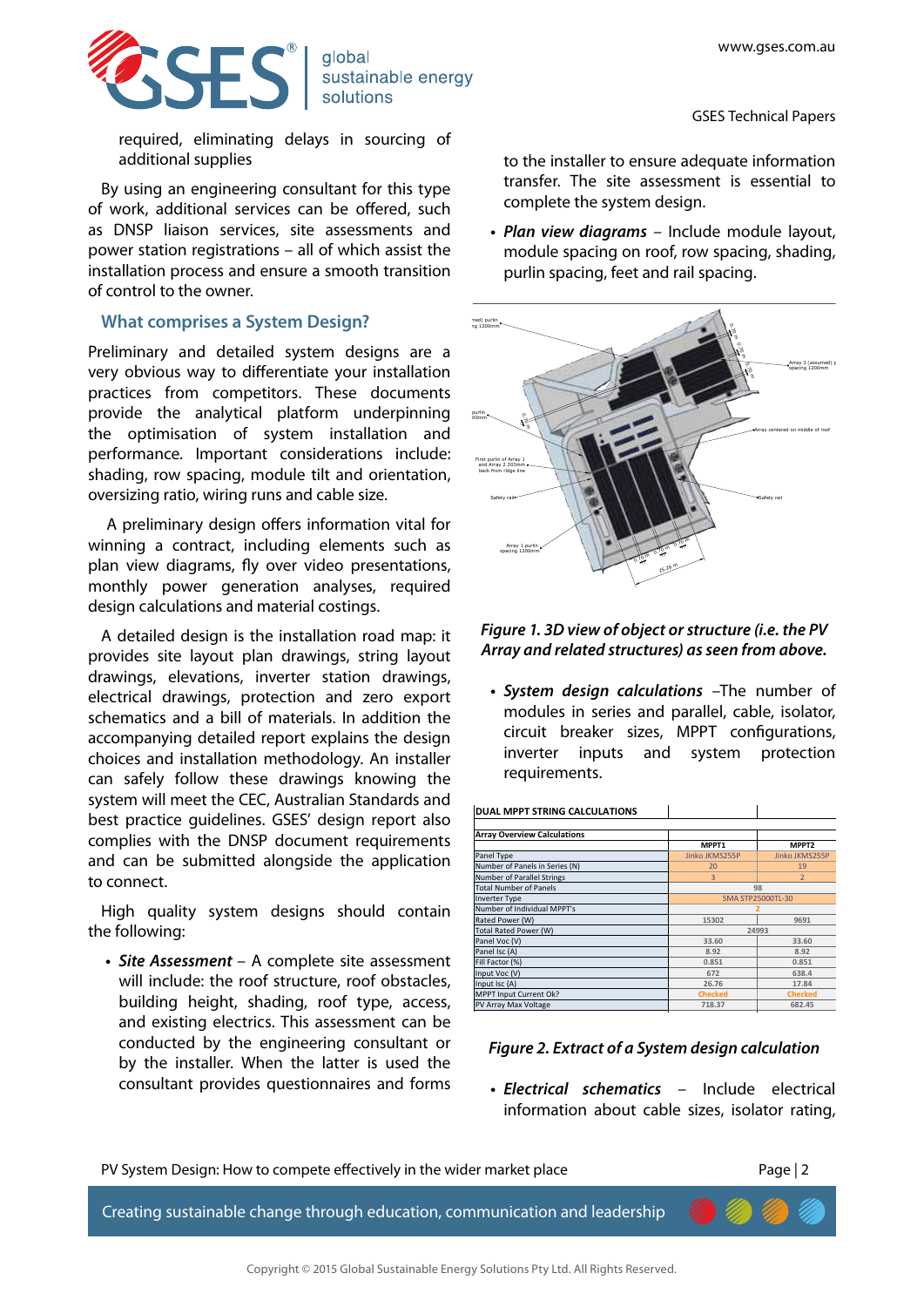GSES Technical Papers



fusing and MPPT configuration requirements as well as additional safety and protection integration information.



*Figure 3. Single Line Diagram (SLD) depicts the electrical connections between the PV array, inverter, electrical protection equipment and MPPTs.*



 $F_{\text{H}}$  *Figure 4. SLD of the electrical schematic* of a custom zero export device.

**•**  *Bill of materials* – The bill of materials (BOM) is based on the design drawings and schematics. This allows for the quantities of all major and minor components to be defined.

| <b>DESCRIPTION</b>                                         |                             | QTY                     | <b>RATE</b> | <b>TOTAL</b>                | \$/w       |
|------------------------------------------------------------|-----------------------------|-------------------------|-------------|-----------------------------|------------|
| <b>MODULES</b>                                             |                             |                         |             | \$149,968.00                | $S = 1.03$ |
| YINGLI PANDA 280W with SOLAR EDGE (P300)                   | Capacity<br>(Watts):<br>280 | 520                     | τ<br>288.40 | 149.968.00<br>ड             |            |
| <b>INVERTER</b>                                            |                             |                         |             | 23.992.00<br>s.             | 50.16      |
| Solar Edge SE16K-AUS                                       |                             | $\overline{\mathbf{g}}$ | s           | s                           |            |
| Solar Edge-P300-MC4                                        |                             | 520                     | 2.999.00    | 23,992.00                   |            |
| <b>MOUNTING</b>                                            |                             |                         | 76.30       | 39,676.00<br>s<br>18.506.94 | $S = 0.13$ |
| ER-R-ST2560 EZYRACK ST RAIL PAIR 2560MM                    |                             | 88                      | s           | s                           |            |
| LENGTH<br>ER-R-ST3405 EZYRACK ST RAIL <u>PAIR</u> 3405MM   |                             | 52                      | 30.58       | 2.691.04                    |            |
| LENGTH<br>ER-R-ST4200 EXRACK ST RAIL <u>PAIR</u> 4200MM    |                             | 22                      | 40.67       | 2.114.84                    |            |
| LENGTH<br>ER-SP-ST EZYRACK ST SPLICE KIT 1 <u>PAIR</u>     |                             |                         | 50.16       | 1,103.52                    |            |
|                                                            |                             | 58                      | 3.26        | 189,08                      |            |
| FR-TC40 FZYRACK MTD CLAMP SUITS 32.5MM                     |                             | 678                     | 0.78        | 528.84                      |            |
| to 42MM FRAME<br>ER-EC40 EZYRACK END CLAMP SUITS 40MM      |                             | 648                     | 0.78        | 505.44                      |            |
| FRAME<br>ER-IB-SR240/100 EZYRACK ISOLATOR                  |                             | 16                      |             |                             |            |
| MOUNTING BRACKET<br>EZ-GC-ST EZYRACK GROUND WASHER SUITS   |                             | 408                     | 5.44        | 87.04                       |            |
| R,ST and T RAIL<br>EZ-GL-ST EZYRACK GROUND LUG SUITS R,    |                             | 162                     | 0.17        | 69.36                       |            |
| ET ROSCALLENERGY L-FEET X 10                               |                             | 100                     | 2.39        | 387.18                      |            |
| ER-CC-PV/4 MODULE CABLE CLIP                               |                             | 520                     | 14.14       | 1,414.00                    |            |
| EZ-CC-R/ST/6 RAIL CABLE CLIP                               |                             | 1040                    | 0.30        | 156,00                      |            |
|                                                            |                             |                         | 0.17        | 176.80                      |            |
| ER-Z-STBW EZYRACK Z MODULE WITH BOLT<br>AND WASHER (SPARE) |                             | 200                     | 0.57        | 114.00                      |            |
| <b>CLAMPING SYSTEMS</b>                                    |                             |                         |             |                             |            |
| ER-IK-09 KLIP LOK INTERFACE KIT 10 X                       |                             | 100                     | Ś<br>60.03  | s<br>6.003.00               |            |
| BRACKETS AND FITTINGS<br>IER-IK-05CA CLENERGY L-FEET X 10  |                             | 40                      |             |                             |            |
| FR-TK-09 KLTP LOK INTERFACE KIT 10 X                       |                             | 40                      | 14.14       | 565.60                      |            |
| BRACKETS AND FITTINGS (Cable Trav Support)                 |                             |                         | 60.03       | 2.401.20                    |            |

#### ${\mathcal{F}}$  **i** gure 5. Extract of a BOM used to specify equipment for a project.  $\sim$   $\sim$

**•** String layout and electrical wiring drawing - Highlights the module strings, method of connection and cable run locations within roof space, conduit and cable tray.



Figure 6. String layout, designating *modules to selected inverter and string.*

PV System Design: How to compete effectively in the wider market place

Page | 3

Creating sustainable change through education, communication and leadership

Copyright © 2015 Global Sustainable Energy Solutions Pty Ltd. All Rights Reserved.